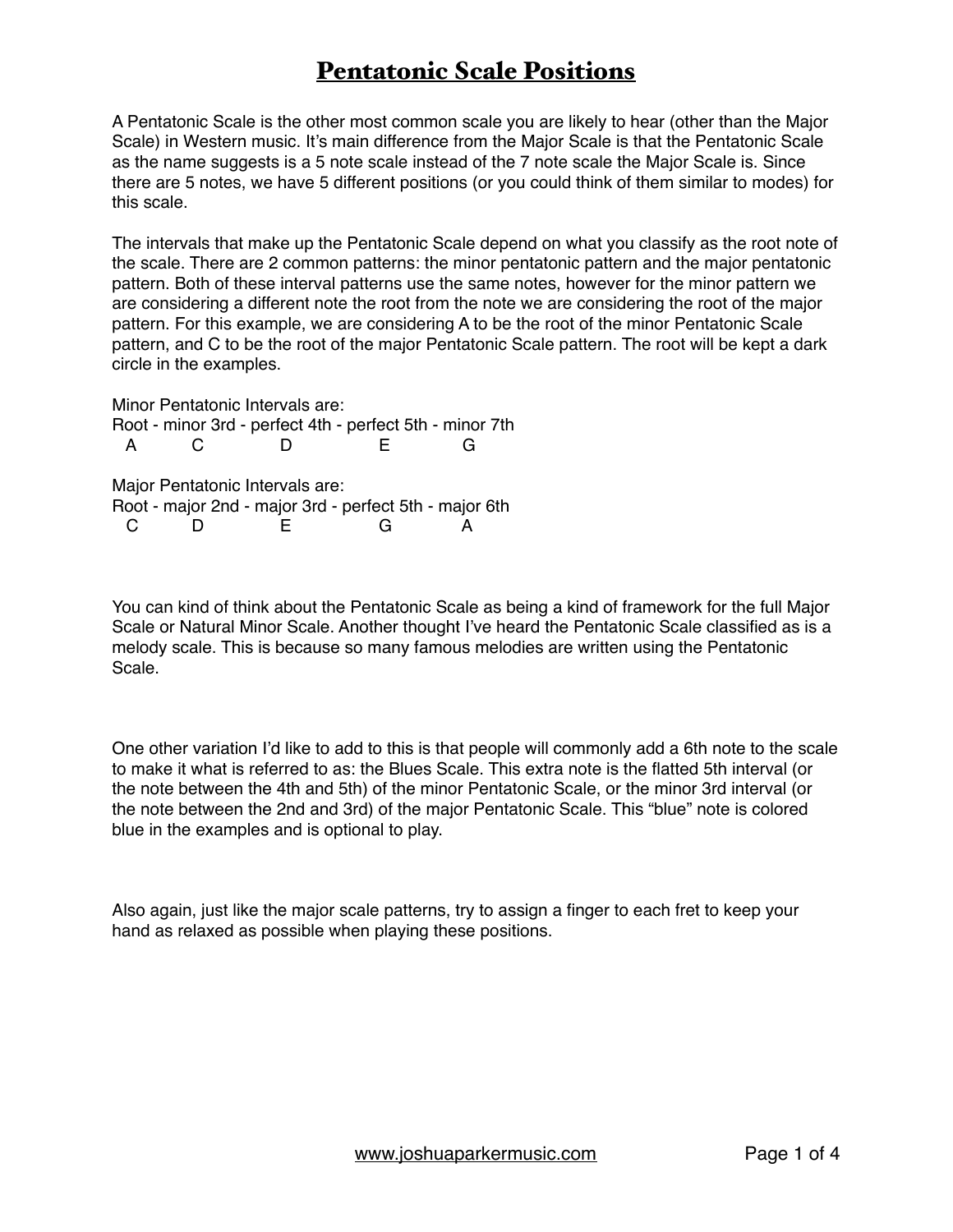1. Minor Pentatonic Pattern - root on the 6th string - This is the most common pattern guitarists typically learn, and usually the first scale a lot will learn. It outlines a minor 7th chord arpeggio. This pattern should start on your index finger and use the ring and pinky for the higher notes (no middle finger unless playing the blue note…) \*Do NOT stretch the ring finger up to get the higher notes…



2. Major Pentatonic Pattern - root on the 6th string - It outlines a major 6th chord arpeggio. This pattern should start on your middle finger.



[www.joshuaparkermusic.com](http://www.joshuaparkermusic.com) Page 2 of 4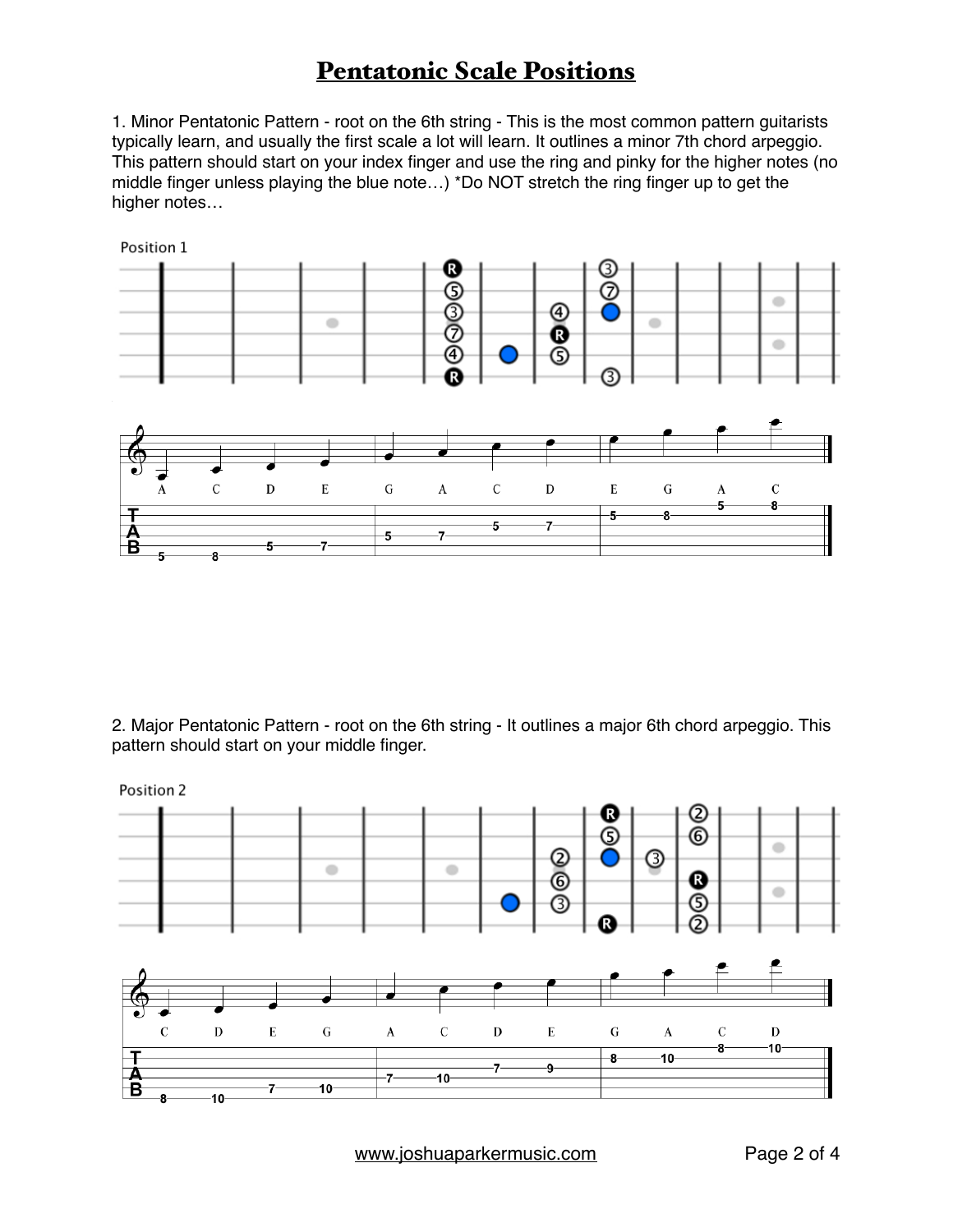3. Minor Pentatonic Pattern - Root on the 5th string with ring finger - This pattern is probably the least used pattern out of the five, however it can be very useful as a transition from a lower part of the neck to the higher part.



4. Minor Pentatonic Pattern - Root on the 5th string - again like position 1, it outlines a minor 7th chord arpeggio. This pattern should also again be started with the index finger.



[www.joshuaparkermusic.com](http://www.joshuaparkermusic.com) Page 3 of 4